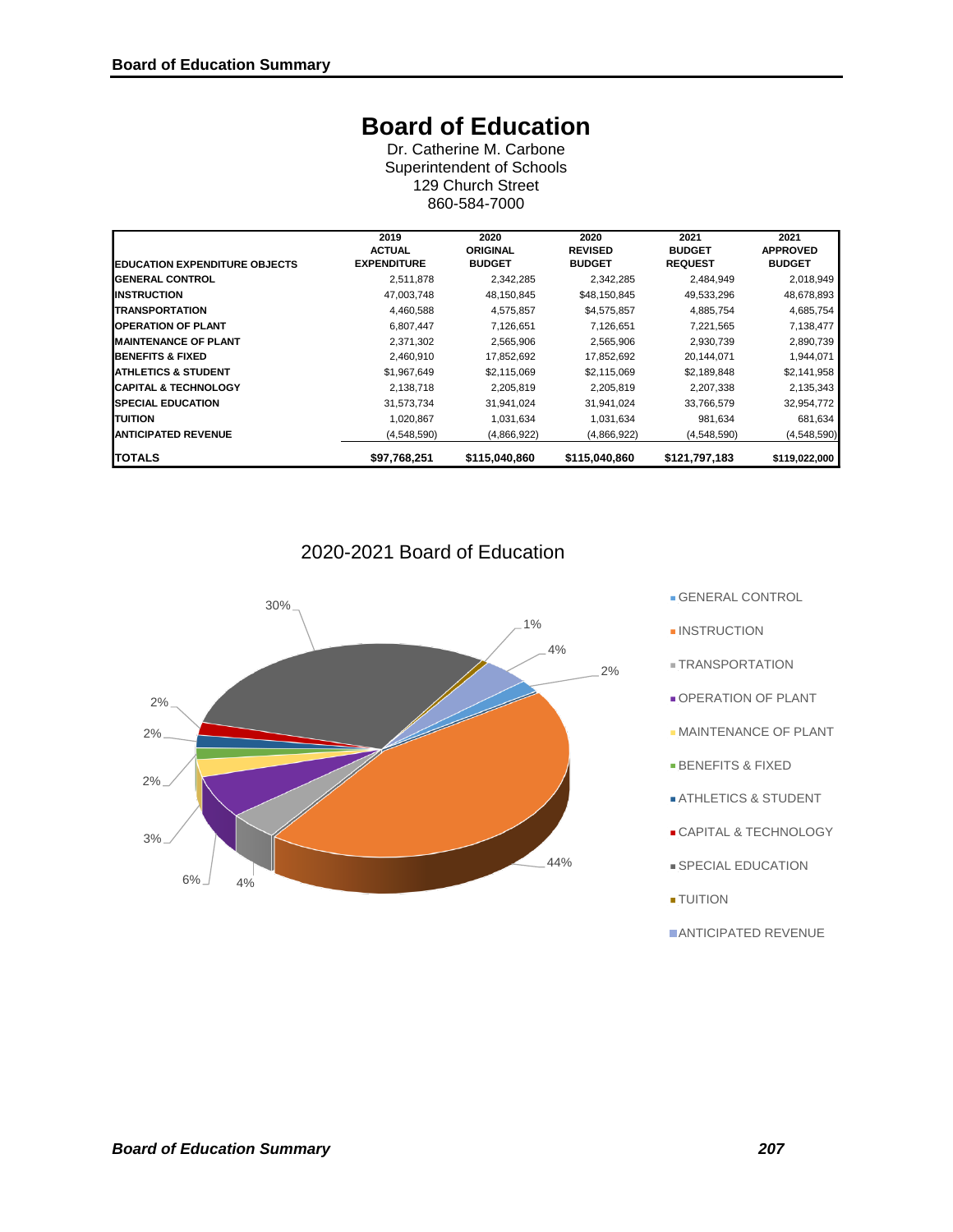# **District Mission Statement**

*Teach & Learn with Passion & Purpose*

# **Service Narrative**

The Bristol Public School system provides educational services ranging from pre-school through adult education programs. Bristol is known as one of the most effective urban school districts in the State of Connecticut. Bristol educators provide the diverse student population with an education that includes concern for social-emotional wellbeing and rigorous academics. Acknowledged across Connecticut for its data-driven decision-making model, Bristol educators use multiple data sources to engage in a continuous improvement model focused upon improving students' academic, physical, social and emotional achievement.

Within the school district, there are six elementary schools which accommodate learners in prekindergarten through grade five. West Bristol and Greene-Hills Schools, opened in 2012, are state-of-theart facilities with students in grades preK-8. Two grades 6-8 middle schools, Chippens Hill and Northeast, also provide high quality, rigorous programs. Our two comprehensive high schools provide students in grades nine through twelve with the opportunity to enroll in 21 Advanced Placement (AP) or UCONN courses, the AVID (Advancement Via Individual Determination) Program focused on accelerating the academic skills of students who will be first generation college students, as well a wide-range of career and technical education options. Our graduates are accepted at top-tier colleges and universities nationwide. Students also choose to enlist in the military, join the workforce and continue their studies in post-secondary vocational training upon graduation.

In addition to its traditional public school programs, Bristol Preparatory Academy provides an alternative high school education program. Bristol's program for intellectually gifted learners includes programming in grades 4-8, a gifted coach in each school who serves as a teacher resource and who provides after school enrichment activities such as Invention Convention and Odyssey of the Mind. A variety of College Pathways have been articulated with Tunxis Community College, affording students opportunities to earn 12 college credits while still in high school.

Our academic programs are complemented by a wide variety of extracurricular activities, including intramural, interscholastic and Unified Sports, instrumental and vocal music programs, fine arts experiences, clubs and honor societies.

Before and after school childcare programs are available in all of the K-5 and K-8 schools.

**Alliance Grant:** The Bristol Public Schools qualified as one of the Commissioner of Education's Alliance Districts in June of 2012. An appropriation in excess of \$4 million is provided to the district to fund initiatives aimed at improving student achievement in the areas of literacy and numeracy, and talent development of our professional staff. These funds were used to implement full day kindergarten and fund a preschool classroom.

Other competitive grants include School Readiness, and grants from the Main Street Community Foundation, Bristol Business Education Foundation, United Way and other private sources.

## **Fiscal Year 2020 Goals and Accomplishments:**

 Students attending the Bristol Public Schools will demonstrate growth toward mastery as measured by a variety of assessments in the areas of English language arts and mathematics, and content specific AP.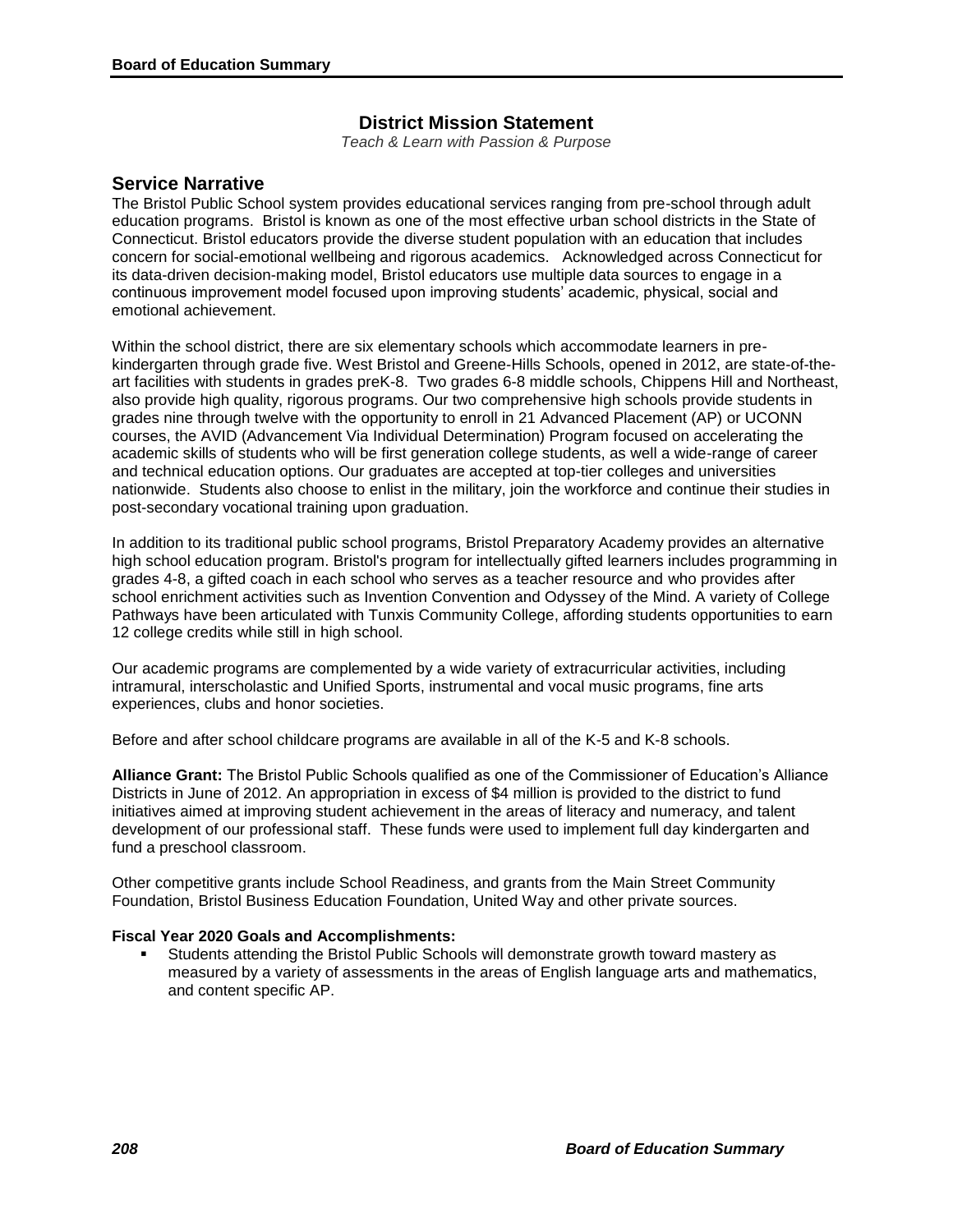#### **Summary of Fiscal Year 2020-2021 Budget:**

- A new superintendent and deputy superintendent of schools now lead the district. There is also have a new director of special education.
- The District's greatest budgetary challenge continues to be the unpredictability of costs for special education. The direct impact of this imbalance falls upon the regular education budget.
- In an effort to reduce our costs, space has been provided to CREC Soundbridge, the District's provider of services to students with significant hearing loss. This program has the benefit of not incurring out-of-town transportation costs.

#### **Fiscal Year 2021 Goals:**

- Through continuous training and collaborative planning, improving Tier I instruction by the classroom teacher will assist more students in making gains in their academic and socialemotional learning.
- **The Special Services Department continues to develop and expand in-district programs for** students with significant disabilities instead of out-placement.

#### **Long Term Goals:**

The Bristol Board of Education produces an annual Accountability Plan containing goals related to academic performance in mathematics, reading, writing and science, physical fitness, earning college credit prior to graduation and attendance. Each school creates a School Improvement Plan, crafted using student data and measuring growth in student achievement and other indicators. Plans are updated annually with new targets set as student performance improves. All of the school accountability plans are available on the district's website at www.bristol.k12.ct.us with direct links to each school's homepage.

The long range goals of the Bristol Public Schools include:

- Marketing the high quality education students receive in our schools;
- Exceeding a 90%, 4-year graduation rate in both high schools and for the district.
- Increasing the district's Accountability rating on the 12 attributes created by the Connecticut State Department of Education every year. (Percentage at proficiency, growth, chronic absenteeism, ready for post-secondary education, career and technical education/arts, physical fitness).

The goals of the Board of Education include:

- Secure necessary funding through public and private partnerships.
- Hire a highly qualified, diverse staff.
- Narrow the achievement gap.
- Provide a safe learning climate.

The Board's Core Values include:

- **Excellence**
- Innovation
- Trust
- **Inclusiveness**
- **•** Accountability

# **Performance Measures**

The Next Generation Accountability System for the State of Connecticut provides districts and schools with performance indices for several indicators of a high-performing, high-achieving educational system.

#### **Literacy Achievement**

The English Language Arts (ELA) Performance Index reflects students' achievement on the Smarter Balanced Assessment in Literacy for grades 3-8 and students' achievement on the SAT for grade 11. The performance index is calculated using a formula that includes the range of obtainable scores and the grade level average achieved.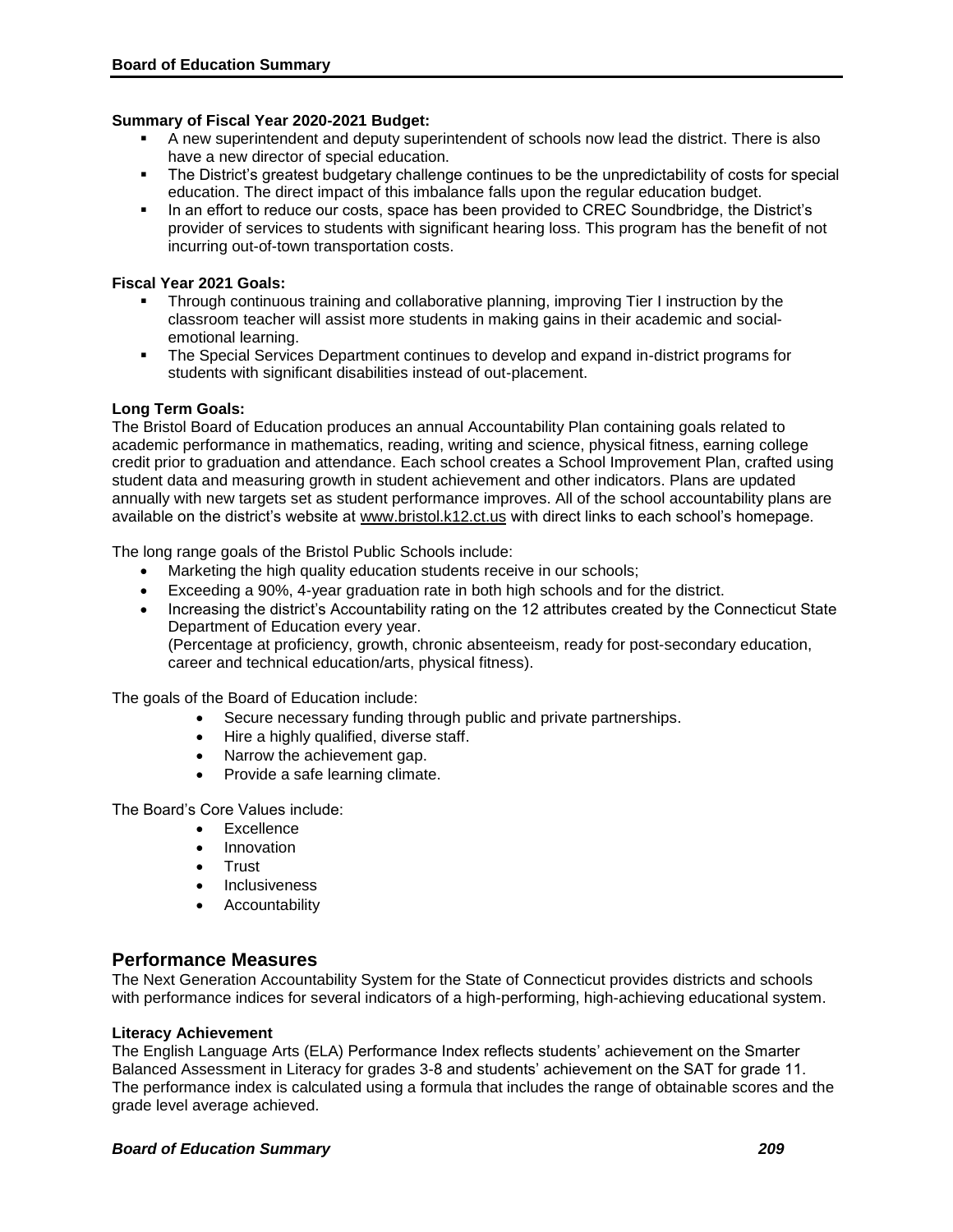|                                              | <b>ELA</b><br><b>Performance</b><br>Index -<br><b>All Students</b><br>$14 - 15$ | <b>ELA</b><br><b>Performance</b><br>Index -<br><b>All Students</b><br>$15 - 16$ | <b>ELA</b><br><b>Performance</b><br>Index -<br><b>All Students</b><br>$16 - 17$ | <b>ELA</b><br><b>Performance</b><br>Index -<br><b>All Students</b><br>$17 - 18$ | <b>DIFFERENCE</b><br>FROM 16-17 to 17-<br><b>18 PERFORMANCE</b><br><b>INDEX ALL</b><br><b>STUDENTS</b> |
|----------------------------------------------|---------------------------------------------------------------------------------|---------------------------------------------------------------------------------|---------------------------------------------------------------------------------|---------------------------------------------------------------------------------|--------------------------------------------------------------------------------------------------------|
| <b>STATE</b>                                 | 67.9                                                                            | 67.7                                                                            | 67.1                                                                            | 67.6                                                                            | 0.5                                                                                                    |
| <b>DISTRICT</b>                              | 66.4                                                                            | 66.4                                                                            | 65.7                                                                            | 65.7                                                                            | 0                                                                                                      |
| <b>Bristol Central</b><br><b>High School</b> | 59.9                                                                            | 58                                                                              | 55.6                                                                            | 54.5                                                                            | $-1.1$                                                                                                 |
| <b>Bristol Eastern</b><br><b>High School</b> | 62.3                                                                            | 57.4                                                                            | 59.5                                                                            | 55.2                                                                            | $-4.3$                                                                                                 |
| <b>Chippens Hill</b><br><b>Middle School</b> | 66.2                                                                            | 65.5                                                                            | 66.7                                                                            | 66.9                                                                            | 0.2                                                                                                    |
| <b>Northeast Middle</b><br>School            | 68.4                                                                            | 71.6                                                                            | 71.2                                                                            | 72.2                                                                            | $\mathbf{1}$                                                                                           |
| <b>Greene Hills</b><br><b>School</b>         | 67.1                                                                            | 66.3                                                                            | 65.9                                                                            | 65.2                                                                            | $-0.7$                                                                                                 |
| <b>West Bristol</b><br><b>School</b>         | 66.5                                                                            | 67.5                                                                            | 66.8                                                                            | 67.5                                                                            | 0.7                                                                                                    |
| Edgewood                                     | 70.6                                                                            | 72.7                                                                            | 73.1                                                                            | 71.6                                                                            | $-1.5$                                                                                                 |
| Hubbell                                      | 70.4                                                                            | 70                                                                              | 66.2                                                                            | 69                                                                              | 2.8                                                                                                    |
| <b>Ivy Drive</b>                             | 73.6                                                                            | 72.7                                                                            | 70.5                                                                            | 69.2                                                                            | $-1.3$                                                                                                 |
| Mt. View                                     | 69.1                                                                            | 71.1                                                                            | 71.5                                                                            | 74.7                                                                            | 3.2                                                                                                    |
| <b>South Side</b>                            | 71.3                                                                            | 72.1                                                                            | 69.4                                                                            | 72.3                                                                            | 2.9                                                                                                    |
| <b>Stafford</b>                              | 69.8                                                                            | 69.6                                                                            | 65.8                                                                            | 68.9                                                                            | 3.1                                                                                                    |

#### **Math Achievement**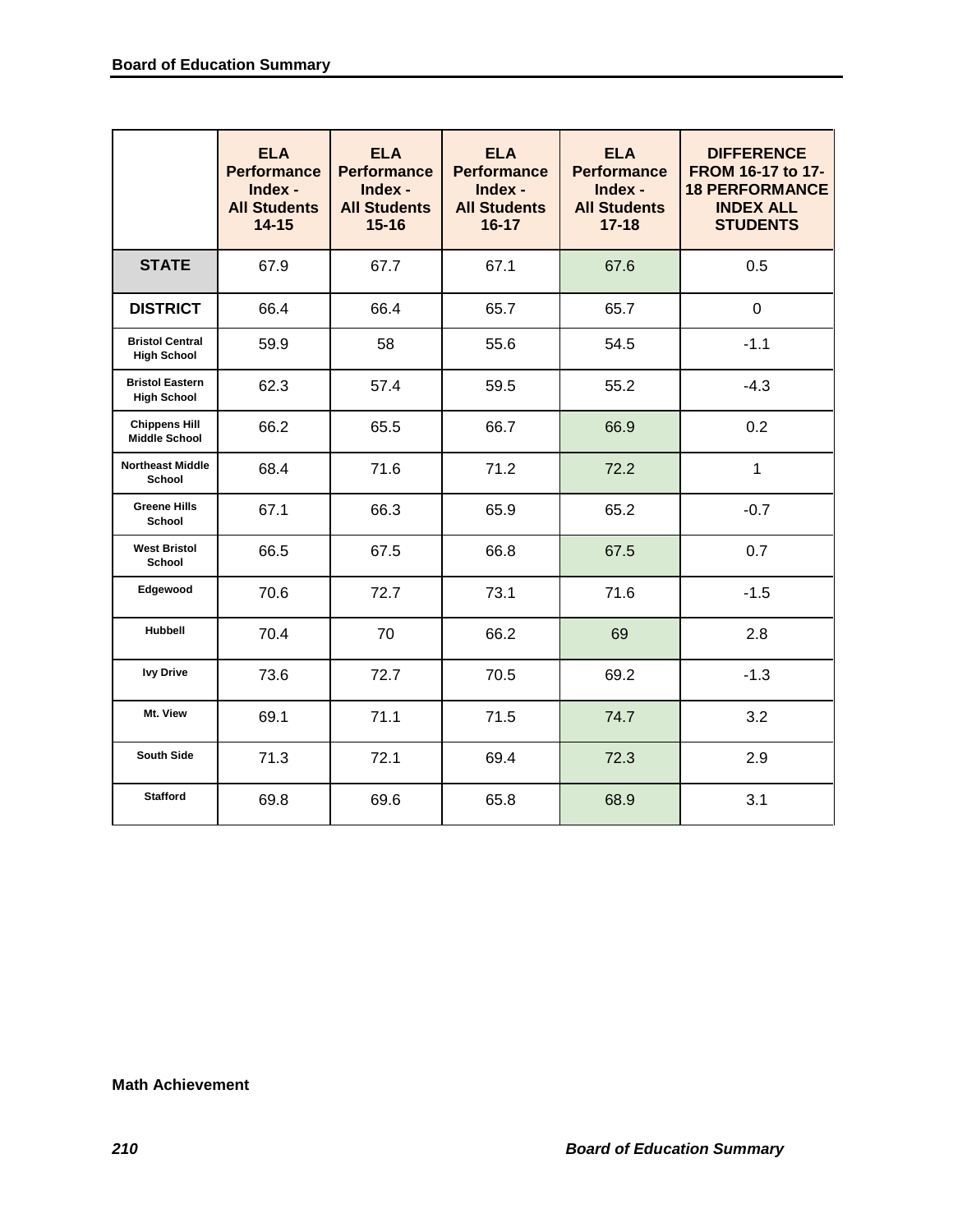The Math Performance Index reflects students' achievement on the Smarter Balanced Assessment for grades 3-8 and students' achievement on the SAT for grade 11. The performance index is calculated using a formula that includes the range of obtainable scores and the grade level average achieved.

|                                              | <b>Math</b><br><b>Performance</b><br>Index -<br><b>All Students</b><br>$14 - 15$ | <b>Math</b><br><b>Performance</b><br>Index -<br><b>All Students</b><br>$15 - 16$ | <b>Math</b><br><b>Performance</b><br>Index -<br><b>All Students</b><br>$16 - 17$ | <b>Math</b><br><b>Performance</b><br>Index -<br><b>All Students</b><br>$17 - 18$ | <b>DIFFERENCE</b><br><b>FROM</b><br>16-17 TO 17-18<br><b>Math</b><br><b>Performance</b><br><b>Index</b><br><b>All Students</b> |
|----------------------------------------------|----------------------------------------------------------------------------------|----------------------------------------------------------------------------------|----------------------------------------------------------------------------------|----------------------------------------------------------------------------------|--------------------------------------------------------------------------------------------------------------------------------|
| <b>STATE</b>                                 | 59.3                                                                             | 61.4                                                                             | 62.2                                                                             | 62.7                                                                             | 0.5                                                                                                                            |
| <b>DISTRICT</b>                              | 57                                                                               | 59.5                                                                             | 59.6                                                                             | 59.9                                                                             | 0.3                                                                                                                            |
| <b>Bristol Central</b><br><b>High School</b> | 48                                                                               | 55.3                                                                             | 51.3                                                                             | 53.3                                                                             | $\overline{2}$                                                                                                                 |
| <b>Bristol Eastern</b><br><b>High School</b> | 46.7                                                                             | 52.1                                                                             | 54.7                                                                             | 50.9                                                                             | $-3.8$                                                                                                                         |
| <b>Chippens Hill</b><br><b>Middle School</b> | 56.6                                                                             | 57.8                                                                             | 57.4                                                                             | 57.4                                                                             | $\overline{0}$                                                                                                                 |
| <b>Northeast Middle</b><br>School            | 59.7                                                                             | 63.1                                                                             | 65.3                                                                             | 66                                                                               | 0.7                                                                                                                            |
| <b>Greene Hills</b><br>School                | 57.6                                                                             | 58.6                                                                             | 59.3                                                                             | 59.2                                                                             | $-0.1$                                                                                                                         |
| <b>West Bristol</b><br>School                | 57.9                                                                             | 59.1                                                                             | 59.9                                                                             | 61.8                                                                             | 1.9                                                                                                                            |
| Edgewood                                     | 62.3                                                                             | 66.3                                                                             | 67.1                                                                             | 66.6                                                                             | $-0.5$                                                                                                                         |
| <b>Hubbell</b>                               | 61.4                                                                             | 63.3                                                                             | 59.8                                                                             | 60.6                                                                             | 0.8                                                                                                                            |
| <b>Ivy Drive</b>                             | 68                                                                               | 69.3                                                                             | 66.8                                                                             | 67.5                                                                             | 0.7                                                                                                                            |
| Mt. View                                     | 61.6                                                                             | 64.4                                                                             | 67.3                                                                             | 68.5                                                                             | 1.2                                                                                                                            |
| <b>South Side</b>                            | 62.1                                                                             | 63.6                                                                             | 65.1                                                                             | 69.1                                                                             | $\overline{4}$                                                                                                                 |
| <b>Stafford</b>                              | 61.4                                                                             | 62.9                                                                             | 62.1                                                                             | 63.6                                                                             | 1.5                                                                                                                            |

**Reduction of Chronic Absenteeism**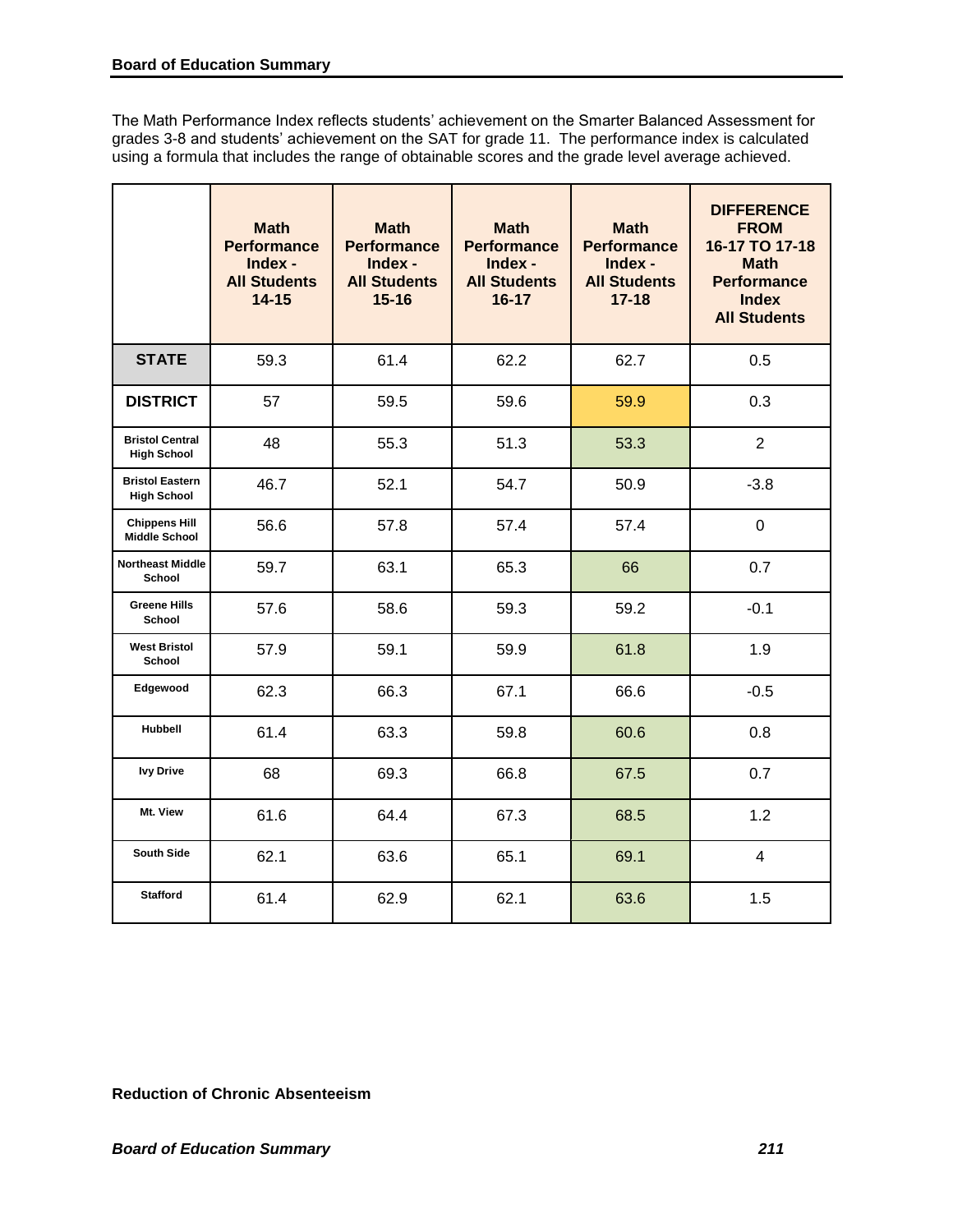Recognizing the value of regular school attendance, the state of Connecticut includes reducing chronic absenteeism as a primary goal for school districts across the state. Students are considered chronically absent when they miss 10% or more of the days in which they are enrolled.

|                                              | <b>Chronic</b><br><b>Absenteeism</b><br><b>All Students</b><br>$14 - 15$ | <b>Chronic</b><br><b>Absenteeism</b><br><b>All Students</b><br>$15 - 16$ | <b>Chronic</b><br><b>Absenteeism</b><br><b>All Students</b><br>16-17 | <b>Chronic</b><br><b>Absenteeism</b><br><b>All Students</b><br>$17 - 18$ | <b>DIFFERENCE FROM</b><br>16-17 TO 17-18<br>Chronic Absenteeism -<br><b>All Students</b> |
|----------------------------------------------|--------------------------------------------------------------------------|--------------------------------------------------------------------------|----------------------------------------------------------------------|--------------------------------------------------------------------------|------------------------------------------------------------------------------------------|
| <b>STATE</b>                                 | 10.6%                                                                    | 9.6%                                                                     | 9.9%                                                                 | 10.7%                                                                    | 0.8%                                                                                     |
| <b>DISTRICT</b>                              | 10.8%                                                                    | 8.7%                                                                     | 8.0%                                                                 | 8.4%                                                                     | 0.4%                                                                                     |
| <b>Bristol Central</b><br><b>High School</b> | 15.5%                                                                    | 12.0%                                                                    | 10.8%                                                                | 11.5%                                                                    | 0.7%                                                                                     |
| <b>Bristol Eastern</b><br><b>High School</b> | 12.7%                                                                    | 11.6%                                                                    | 10.2%                                                                | 10.8%                                                                    | 0.6%                                                                                     |
| <b>Chippens Hill</b><br><b>Middle School</b> | 9.7%                                                                     | 9.3%                                                                     | 8.6%                                                                 | 9.2%                                                                     | 0.6%                                                                                     |
| <b>Northeast Middle</b><br>School            | 6.0%                                                                     | 3.4%                                                                     | 4.7%                                                                 | 3.6%                                                                     | $-1.1%$                                                                                  |
| <b>Greene Hills</b><br><b>School</b>         | 7.5%                                                                     | 7.9%                                                                     | 4.9%                                                                 | 5.3%                                                                     | 0.4%                                                                                     |
| <b>West Bristol</b><br>School                | 10.4%                                                                    | 8.0%                                                                     | 6.9%                                                                 | 8.2%                                                                     | 1.3%                                                                                     |
| Edgewood                                     | 8.1%                                                                     | 1.8%                                                                     | 2.7%                                                                 | 2.1%                                                                     | $-0.6%$                                                                                  |
| <b>Hubbell</b>                               | 5.8%                                                                     | 5.1%                                                                     | 5.4%                                                                 | 6.1%                                                                     | 0.7%                                                                                     |
| <b>Ivy Drive</b>                             | 4.9%                                                                     | 4.3%                                                                     | 4.6%                                                                 | 2.5%                                                                     | $-2.1%$                                                                                  |
| Mt. View                                     | 2.7%                                                                     | 3.5%                                                                     | 2.4%                                                                 | 2.1%                                                                     | $-0.3%$                                                                                  |
| <b>South Side</b>                            | 8.7%                                                                     | 5.6%                                                                     | 5.0%                                                                 | 4.9%                                                                     | $-0.1%$                                                                                  |
| <b>Stafford</b>                              | 18.8%                                                                    | 5.9%                                                                     | 5.6%                                                                 | 6.4%                                                                     | 0.8%                                                                                     |

## **Rigorous Coursework**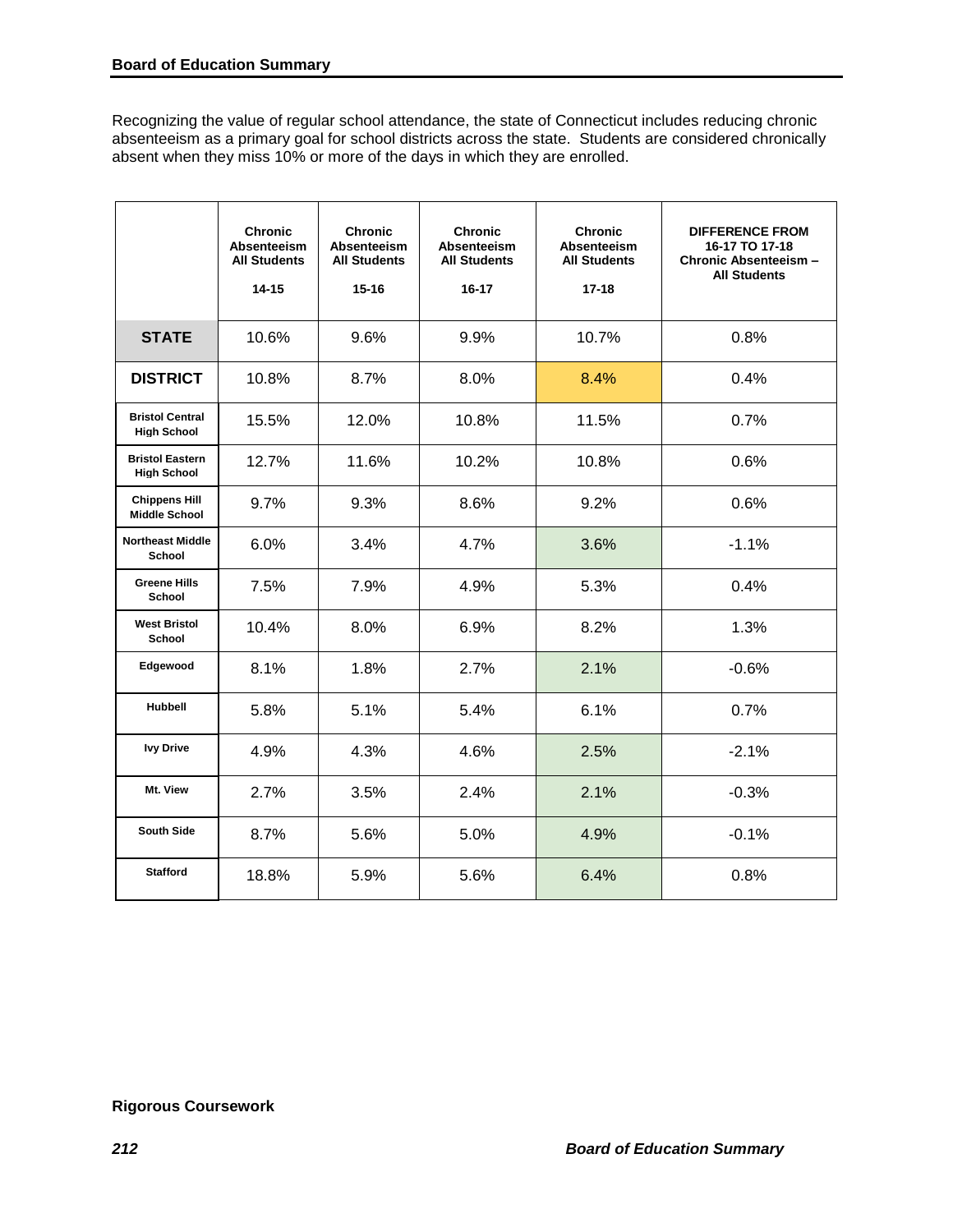Other indicators within the CT Next Generation Accountability System reflect the percentage of students enrolled in college-credit bearing courses or courses that are in defined career pathways to measure students' college and career readiness. A second indicator within this category reflects the percentage of students who successfully meet the College Readiness benchmarks on the SAT as set by the College Board and those who earn a three or better on Advanced Placement exams.

|                                              | <b>Preparation</b><br>for CCR -<br>% Taking<br><b>Courses</b><br>$14 - 15$ | <b>Preparation</b><br>for CCR -<br>% Taking<br><b>Courses</b><br>$15 - 16$ | <b>Preparation</b><br>for CCR -<br>% Taking<br><b>Courses</b><br>$16 - 17$ | <b>Preparation</b><br>for CCR -<br>% Taking<br><b>Courses</b><br>$17 - 18$ | <b>DIFFERENCE</b><br><b>FROM 16/17-</b><br>$17/18$ :<br>% Taking<br><b>Courses</b> |
|----------------------------------------------|----------------------------------------------------------------------------|----------------------------------------------------------------------------|----------------------------------------------------------------------------|----------------------------------------------------------------------------|------------------------------------------------------------------------------------|
| <b>STATE</b>                                 | 66.10%                                                                     | 67.60%                                                                     | 70.70%                                                                     | 74.8%                                                                      | 4.1%                                                                               |
| <b>DISTRICT</b>                              | 55.70%                                                                     | 57.50%                                                                     | 65.70%                                                                     | 68%                                                                        | 2.3%                                                                               |
| <b>Bristol Central</b><br><b>High School</b> | 60.80%                                                                     | 64.10%                                                                     | 69.10%                                                                     | 72%                                                                        | 2.9%                                                                               |
| <b>Bristol Eastern</b><br><b>High School</b> | 53.80%                                                                     | 55%                                                                        | 65%                                                                        | 69.8%                                                                      | 4.8%                                                                               |

|                                              | <b>Preparation</b><br>for CCR -<br>% Passing<br><b>Exams</b><br>$14 - 15$ | <b>Preparation</b><br>for CCR -<br>% Passing<br>Exams<br>15-16 | <b>Preparation</b><br>for CCR -<br>% Passing<br><b>Exams</b><br>$16 - 17$ | <b>Preparation</b><br>for CCR -<br>% Passing<br><b>Exams</b><br>$17 - 18$ | <b>DIFFERENCE</b><br><b>FROM 16/17-</b><br>$17/18$ :<br>% Passing<br><b>Exams</b> |
|----------------------------------------------|---------------------------------------------------------------------------|----------------------------------------------------------------|---------------------------------------------------------------------------|---------------------------------------------------------------------------|-----------------------------------------------------------------------------------|
| <b>STATE</b>                                 | 37.30%                                                                    | 40.70%                                                         | 43.50%                                                                    | 44.8%                                                                     | 1.3%                                                                              |
| <b>DISTRICT</b>                              | 29.10%                                                                    | 33.60%                                                         | 37.60%                                                                    | 38.3%                                                                     | 0.7%                                                                              |
| <b>Bristol Central</b><br><b>High School</b> | 31.40%                                                                    | 39.00%                                                         | 39.00%                                                                    | 41.0%                                                                     | 2.0%                                                                              |
| <b>Bristol Eastern</b><br><b>High School</b> | 29.70%                                                                    | 32.30%                                                         | 40.70%                                                                    | 41.5%                                                                     | 0.8%                                                                              |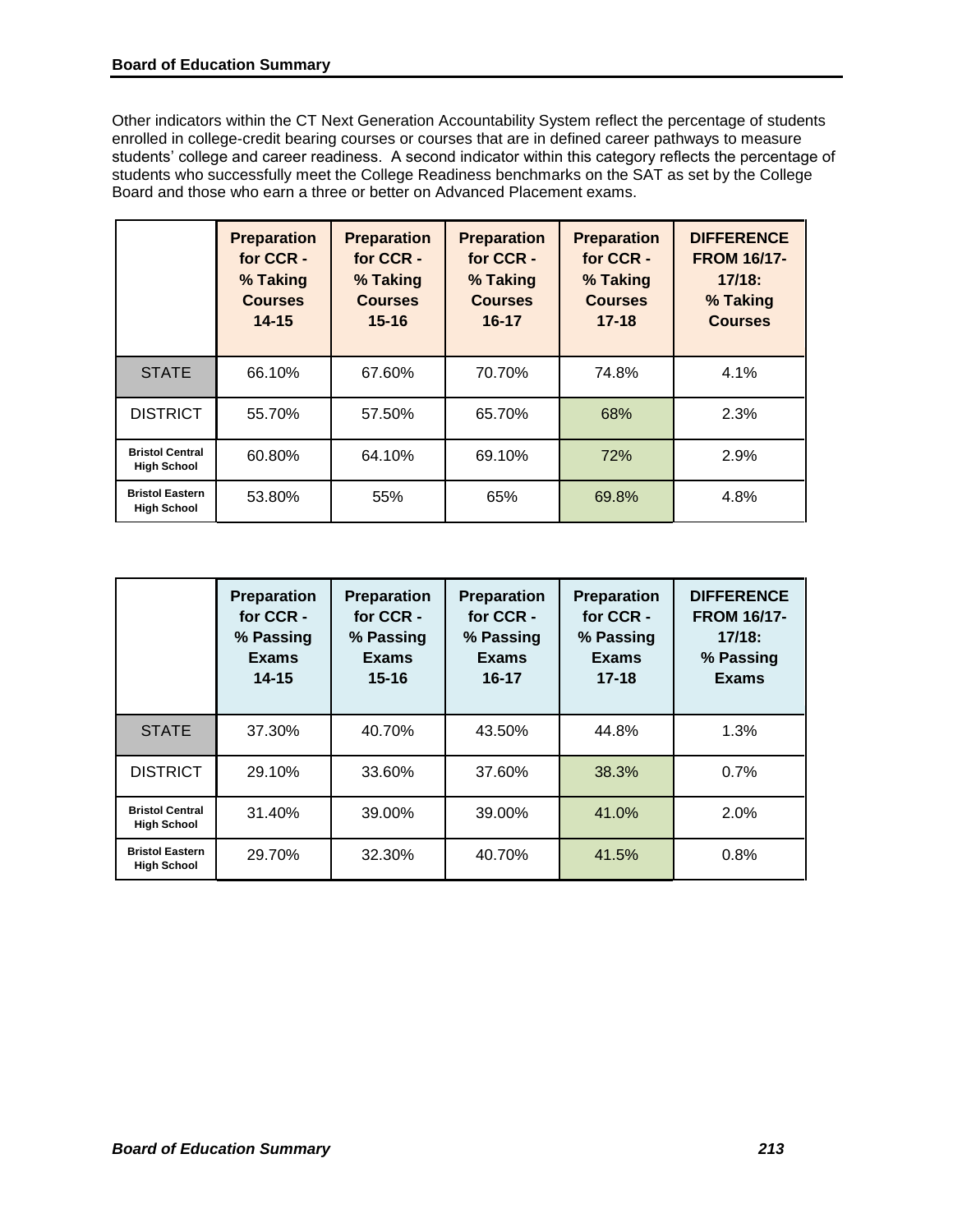# **Graduation Rate**

Another indicator is the percent of students who graduate high school within four years.

|                                              | 4-year<br>Cohort) | 4-year<br>Graduation - All Graduation - All<br>Students (2014   Students (2015)<br>Cohort) | 4-year<br>Graduation - All<br>Students (2016<br>Cohort) | 4-year<br>Graduation - All<br>Students (2017<br>Cohort) | <b>DIFFERENCE</b><br><b>FROM</b><br>2016 Cohort to<br>2017 Cohort |
|----------------------------------------------|-------------------|--------------------------------------------------------------------------------------------|---------------------------------------------------------|---------------------------------------------------------|-------------------------------------------------------------------|
| <b>STATE</b>                                 | 87.0%             | 87.2%                                                                                      | 87.4%                                                   | 87.9%                                                   | 0.5%                                                              |
| <b>DISTRICT</b>                              | 81.8%             | 81.3%                                                                                      | 83.2%                                                   | 87.00%                                                  | 3.8%                                                              |
| <b>Bristol Central</b><br><b>High School</b> | 83.0%             | 81.8%                                                                                      | 83.7%                                                   | 86.2%                                                   | 2.5%                                                              |
| <b>Bristol Eastern</b><br><b>High School</b> | 84.3%             | 86.7%                                                                                      | 90.5%                                                   | 94.3%                                                   | 3.8%                                                              |

# **Expenditure and Position Summary**

|                        | 2018-2019    | 2019-2020    | 2020-2021    |
|------------------------|--------------|--------------|--------------|
| Salary Expenditures*   | \$68,170,970 | \$69,791,929 | \$69,927,336 |
| I Full time Positions_ | 956          | 957          | 957          |

 *\*The salary expenditures represent funding from the General Fund only, excluding grant salary expenditures.* 

| Personnel - General Fund                                                                                                          | <b>Fiscal</b><br>Year<br>2017 | <b>Fiscal</b><br>Year<br>2018 | <b>Fiscal</b><br>Year<br>2019 | <b>Fiscal</b><br>Year<br>2020 | <b>Fiscal</b><br>Year<br>2021 |
|-----------------------------------------------------------------------------------------------------------------------------------|-------------------------------|-------------------------------|-------------------------------|-------------------------------|-------------------------------|
| <b>Teachers</b>                                                                                                                   | 589                           | 574                           | 570                           | 568                           | 568                           |
| Administrative & non-teaching                                                                                                     | 399                           | 381                           | 386                           | 389                           | 385                           |
| Total                                                                                                                             | 988                           | 955                           | 956                           | 957                           | 953                           |
| Bristol Federation of Teachers - Local 1464                                                                                       | 589                           | 574                           | 570                           | 568                           | 568                           |
| <b>Bristol Association of Principals &amp; Supervisors</b>                                                                        | 30                            | 30                            | 31                            | 37                            | 35                            |
| <b>Bristol Municipal Employees Local 2267</b><br>Custodial, Maintenance, Paraprofessionals, Building<br>Aides & Cafeteria Workers | 275                           | 260                           | 260                           | 259                           | 259                           |
| Council 4 AFSCME 818 Supervisors                                                                                                  | 6                             | 6                             | 6                             | 4                             | 4                             |
| Non-Bargaining Employees                                                                                                          | 15                            | 15                            | 19                            | 20                            | 20                            |
| Secretaries & library clerks - Local 3551                                                                                         | 73                            | 70                            | 70                            | 69                            | 67                            |
| Total                                                                                                                             | 988                           | 955                           | 956                           | 957                           | 953                           |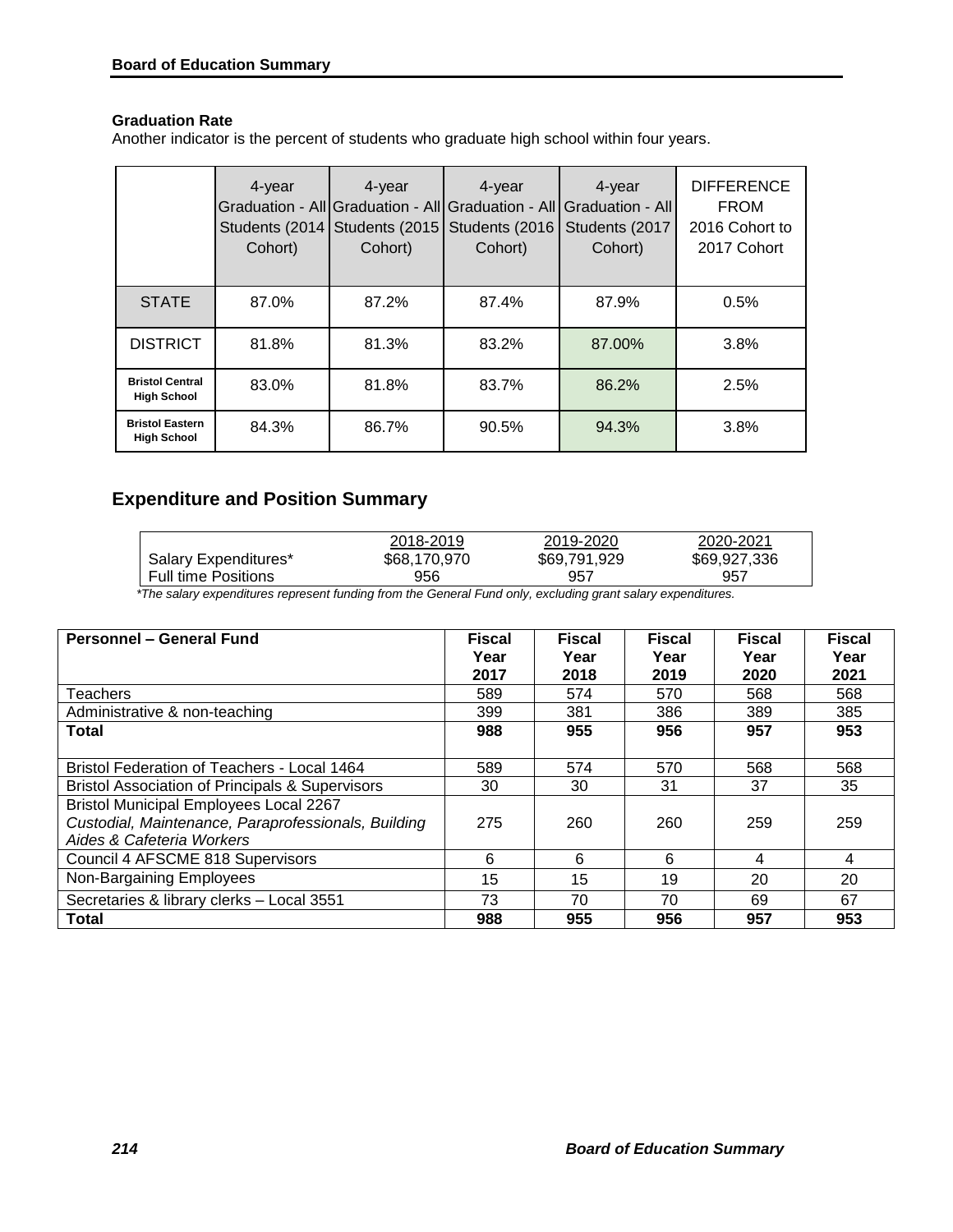| Historic Elementary, Middle and High School Enrollments (K-12) <sup>1</sup> |  |  |  |  |  |  |
|-----------------------------------------------------------------------------|--|--|--|--|--|--|
|-----------------------------------------------------------------------------|--|--|--|--|--|--|

| <b>School</b>               | $10 - 1 - 13$ | $10 - 1 - 14$ | $10 - 1 - 15$ | $10 - 1 - 16$ | $10 - 1 - 17$ | $10 - 1 - 18$ | $10 - 1 - 19$ |
|-----------------------------|---------------|---------------|---------------|---------------|---------------|---------------|---------------|
| Edgewood                    | 354           | 339           | 342           | 326           | 288           | 276           | 286           |
| Hubbell                     | 424           | 427           | 457           | 438           | 423           | 414           | 398           |
| <b>Ivy Drive</b>            | 398           | 408           | 405           | 396           | 382           | 386           | 376           |
| Mt. View                    | 437           | 385           | 379           | 368           | 359           | 366           | 338           |
| South Side                  | 503           | 538           | 500           | 489           | 479           | 507           | 507           |
| Stafford                    | 504           | 459           | 461           | 457           | 406           | 374           | 375           |
| <b>Elementary Total:</b>    | 2,620         | 2,556         | 2,544         | 2,474         | 2,337         | 2,323         | 2,280         |
| Chippens Hill               | 718           | 775           | 713           | 773           | 725           | 782           | 757           |
| Northeast                   | 453           | 436           | 444           | 466           | 463           | 501           | 478           |
| <b>Middle School Total:</b> | 1,171         | 1,211         | 1,157         | 1,239         | 1,188         | 1,283         | 1,235         |
| Greene-Hills                | 890           | 895           | 930           | 925           | 909           | 925           | 921           |
| <b>West Bristol</b>         | 944           | 919           | 919           | 893           | 909           | 911           | 920           |
| K-8 Total:                  | 1,834         | 1,814         | 1,849         | 1,818         | 1,818         | 1,836         | 1,841         |
| <b>Bristol Central</b>      | 1,220         | 1,182         | 1,150         | 1,128         | 1125          | 1,176         | 1,187         |
| <b>Bristol Eastern</b>      | 1,277         | 1,255         | 1,199         | 1,136         | 1116          | 1,080         | 1,079         |
| <b>Bristol Prep Academy</b> |               |               | 48            | 46            | 49            | 36            | 40            |
| <b>High School Total:</b>   | 2,497         | 2,437         | 2,397         | 2,310         | 2,290         | 2,292         | 2,306         |
| <b>Total Enrollment</b>     | 8,122         | 8,018         | 7,947         | 7,841         | 7,633         | 7,734         | 7,662         |
| Out-placed Spec. Ed.        | 73            | 79            | 79            | 92            | 107           | 114           | 111           |

**<sup>1</sup>Note: Excludes After School Enrichment Program**

## **Board of Education Members**

Allison Wadowski, Secretary Thomas P. O'Brien Shelby Pons<br>
John Sklenka<br>
Shelby Pons<br>
Karen Vibert John Sklenka<br>Christopher Wilson

Jennifer Dube, Chairman<br>
Allison Wadowski, Secretary<br>
Eric Carlson Board Liaison: Peter Kelley

## **Central Office Administration**

Dr. Catherine Carbone, Superintendent Dr. Michael Dietter, Deputy Superintendent Dr. Samuel Galloway, Director of Human Resources Ms. Carly Fortin, Director of Teaching & Learning Ms. Jill M. Browne, Director of Finance & Operations Ms. Kimberly Culkin, Director of Special Services

#### *Board of Education Summary 215*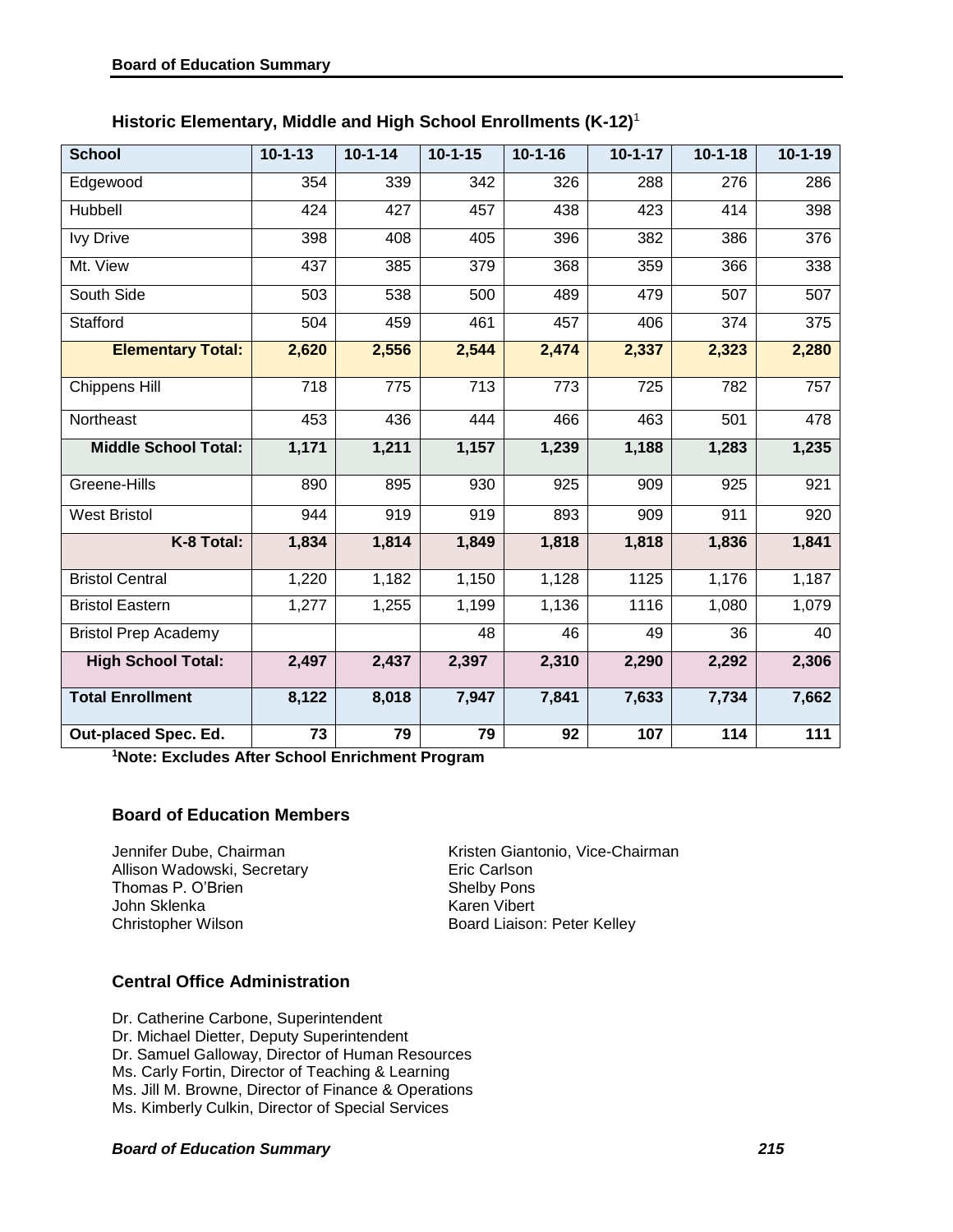# **Organizational Chart**

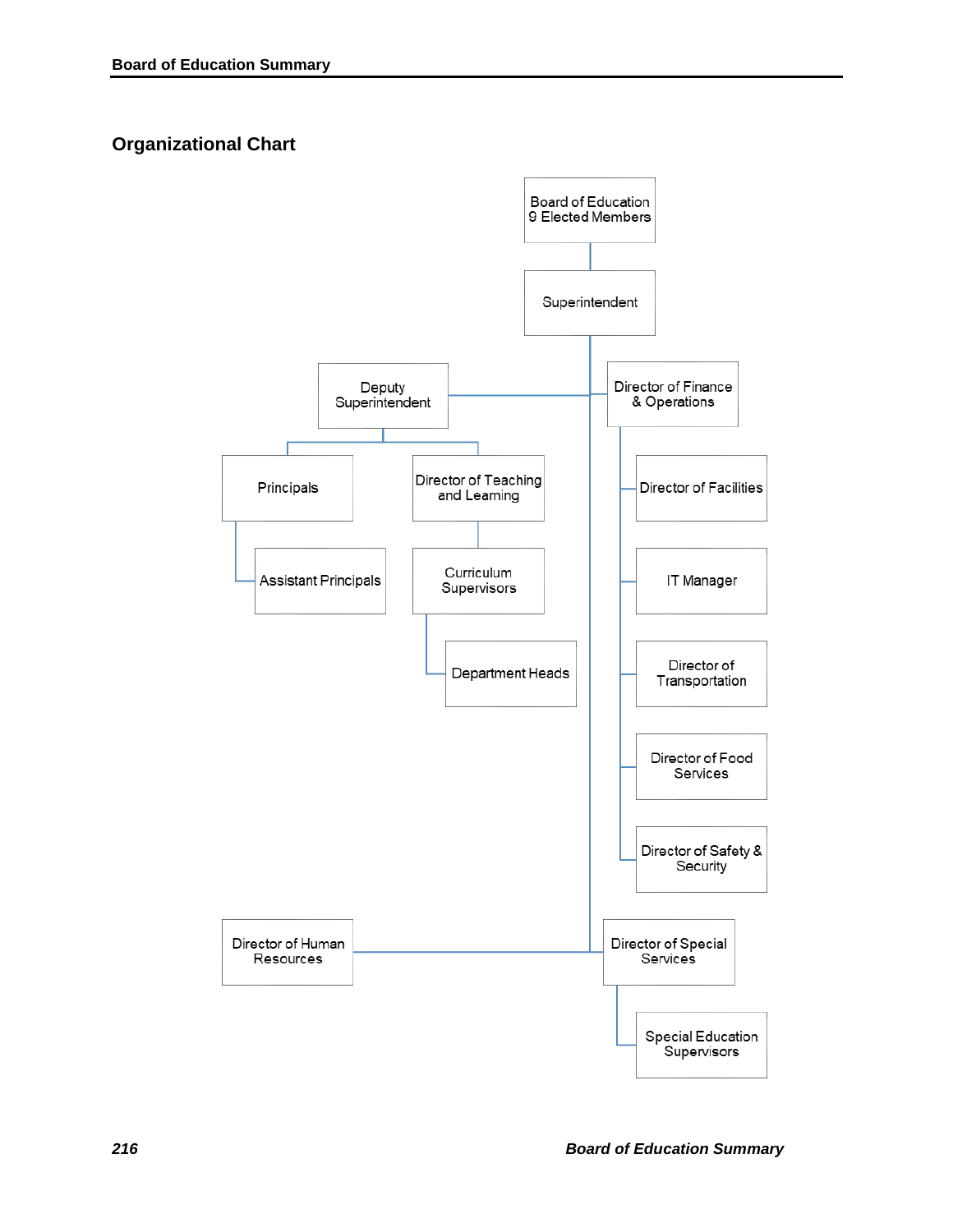# **Budget Highlights**

| ORG<br>CODE  | <b>DESCRIPTION</b>                                     | 2019<br><b>ACTUAL</b><br><b>EXPENDITURE</b> | 2020<br><b>ORIGINAL</b><br><b>BUDGET</b> | 2020<br><b>REVISED</b><br><b>BUDGET</b> | 2021<br><b>BUDGET</b><br><b>REQUEST</b> | 2021<br><b>APPROVED</b><br><b>BUDGET</b> |
|--------------|--------------------------------------------------------|---------------------------------------------|------------------------------------------|-----------------------------------------|-----------------------------------------|------------------------------------------|
| 1100         | REGULAR INSTRUCTION                                    | \$12,765,639                                | \$12,457,254                             | \$12,457,254                            | \$12,444,630                            | \$12,388,345                             |
| 1102         | <b>ART</b>                                             | 1,756,511                                   | 1,823,299                                | 1,823,299                               | \$1,838,924                             | \$1,838,924                              |
| 1103         | <b>BUSINESS EDUCATION</b>                              | 309,691                                     | 355,479                                  | 355,479                                 | \$392,062                               | \$392,062                                |
| 1105         | <b>LANGUAGE ARTS</b>                                   | 3,527,548                                   | 3,516,094                                | 3,516,094                               | \$3,497,829                             | \$3,497,829                              |
| 1106         | <b>WORLD LANGUAGES</b>                                 | 1,389,824                                   | 1,456,469                                | 1,456,469                               | \$1,457,813                             | \$1,457,813                              |
| 1108         | <b>WELLNESS</b>                                        | 638,728                                     | 627,274                                  | 627,274                                 | \$639,424                               | \$639,424                                |
| 1109         | <b>FAMILY &amp; CONSUMER SCIENCE</b>                   | 278,005                                     | 287,677                                  | 287,677                                 | \$293,260                               | \$293,260                                |
| 1110<br>1111 | <b>TECHNOLOGY EDUCATION</b><br><b>MATH</b>             | 888,814                                     | 914,642                                  | 914,642                                 | \$1,037,575<br>\$3,907,561              | \$1,007,275<br>\$3,786,361               |
| 1112         | <b>MUSIC</b>                                           | 3,515,401<br>1,601,102                      | 3,832,460<br>1,686,106                   | 3,832,460<br>1,686,106                  | \$1,628,576                             | \$1,628,576                              |
| 1113         | <b>SCIENCE</b>                                         | 3,507,512                                   | 3,580,002                                | 3,580,002                               | \$3,766,788                             | \$3,766,788                              |
| 1114         | <b>READING</b>                                         | 38,158                                      | 72,991                                   | 72,991                                  | \$65,581                                | \$65,581                                 |
| 1115         | <b>SOCIAL STUDIES</b>                                  | 3,354,533                                   | 3,485,967                                | 3,485,967                               | \$3,461,631                             | \$3,461,631                              |
| 1116         | PHYSICAL EDUCATION                                     | 1,974,128                                   | 2,142,448                                | 2,142,448                               | \$2,172,061                             | \$2,172,061                              |
| 1120         | ALTERNATIVE EDUCATION                                  | 339,013                                     | 381,045                                  | 381,045                                 | \$471,743                               | \$471,743                                |
| 1121         | KINDERGARTEN                                           | 806,101                                     | 861,198                                  | 861,198                                 | \$1,088,125                             | \$1,084,449                              |
| 1122         | PRESCHOOL PROGRAM                                      | 0                                           | 1,700                                    | 1,700                                   | \$5,500                                 | \$5,500                                  |
| 1200         | SPECIAL EDUCATION                                      | 11,241,915                                  | 11,572,085                               | 11,572,085                              | \$12,353,518                            | \$12,241,711                             |
| 1201         | PRESCHOOL - SPED                                       | 891,314                                     | 952,877                                  | 952,877                                 | \$957,540                               | \$957,540                                |
| 1260         | E.S.L                                                  | 579,167                                     | 695,534                                  | 695,534                                 | \$666,486                               | \$666,486                                |
| 1270         | <b>GIFTED/ TALENTED</b>                                | 105,041                                     | 118,836                                  | 118,836                                 | \$122,229                               | \$122,229                                |
| 1310         | ADULT BASIC EDUCATION                                  | 364,627                                     | 327,160                                  | 327,160                                 | \$378,818                               | \$378,818                                |
| 1400         | SUMMER SCHOOL                                          | 57,059                                      | 48,514                                   | 48,514                                  | \$48,514                                | \$48,514                                 |
| 1401         | SUMMER SCHOOL - SPED                                   | 300,664                                     | 213,863                                  | 213,863                                 | \$192,046                               | \$192,046                                |
| 2112         | <b>ATTENDANCE SERVICES</b>                             | 54,223                                      | 0                                        | 0                                       | \$57,206                                | \$0                                      |
| 2120<br>2122 | <b>GUIDANCE SERVICES</b><br><b>IN-HOUSE SUSPENSION</b> | 1,744,495                                   | 1,727,766                                | 1,727,766                               | \$1,818,470<br>107158                   | \$1,818,470<br>107158                    |
| 2140         | PSYCHOLOGICAL SERVICES                                 | 98,230<br>1,343,760                         | 102,163<br>1,516,121                     | 102,163<br>1,516,121                    | \$1,504,112                             | \$1,504,112                              |
| 2150         | SPEECH PATHLOGOY                                       | 1,503,220                                   | 1,266,059                                | 1,266,059                               | \$1,396,086                             | \$1,396,086                              |
| 2190         | <b>TESTING</b>                                         | 12,916                                      | 57,936                                   | 57,936                                  | \$30,730                                | \$30,730                                 |
| 2195         | AVID                                                   | 51,482                                      | 65,170                                   | 65,170                                  | \$64,350                                | \$64,350                                 |
| 2210         | OFFICE TEACHING & LEARNING                             | 1,104,515                                   | 1,204,407                                | 1,204,407                               | \$1,295,312                             | \$1,174,587                              |
| 2221         | EDUCATIONAL MEDIA SERVICES                             | 502,765                                     | 235,000                                  | 235,000                                 | \$415,000                               | \$415,000                                |
| 2222         | LIBRARY & MEDIA SERVICES                               | 872,793                                     | 896,441                                  | 896,441                                 | \$1,213,730                             | \$974,105                                |
| 2223         | AUDIO-VISUAL SERVICES                                  | 6,352                                       | 8,623                                    | 8,623                                   | \$12,740                                | \$12,740                                 |
| 2225         | COMPUTER INSTRUCTION SERVICES                          | 3,898                                       | 13,507                                   | 13,507                                  | \$6,435                                 | \$6,435                                  |
| 2226         | LIBRARY AND MEDIA SERVICES                             | 196,020                                     | 235,103                                  | 235,103                                 | \$105,431                               | \$105,431                                |
| 2227         | AUDIO-VISUAL DW                                        | 281,123                                     | 269,397                                  | 269,397                                 | \$276,855                               | \$276,855                                |
| 2228         | <b>COMPUTER INSTRUCTION</b>                            | 1,665,415                                   | 1,699,819                                | 1,699,819                               | \$1,817,552                             | \$1,745,557                              |
| 2310         | BOARD OF EDUCATION SERVICES                            | 145,708                                     | 144,100                                  | 144,100                                 | \$167,100                               | \$167,100                                |
| 2320         | SUPERINTENDENT                                         | 262,764                                     | 273,734                                  | 273,734                                 | \$300,734                               | \$300,734                                |
| 2321         | DEPUTY SUPERINTENDENT                                  | 229,673                                     | 231,640                                  | 231,640                                 | \$243,628                               | \$243,628                                |
| 2329         | <b>HUMAN RESOURCE</b>                                  | 588,407                                     | 596,844                                  | 596,844                                 | \$592,487                               | \$592,487                                |
| 2400         | PRINCIPAL SERVICES                                     | 5,268,350                                   | 5,435,594                                | 5,435,594                               | \$5,589,586                             | \$5,364,200                              |
| 2510         | <b>FINANCE</b><br>MAINTENANCE OF PLANT                 | 3,229,757                                   | 18,688,567                               | 18,688,567                              | \$20,877,081                            | \$20,677,081<br>\$2,675,119              |
| 2610         | OPERATION OF PLANT                                     | 2,298,916<br>6,807,447                      | 2,451,879                                | 2,451,879                               | \$2,715,119<br>\$7,221,565              | \$7,138,477                              |
| 2620<br>2630 | SECURITY OF PLANT                                      | 99,346                                      | 7,126,651<br>126,587                     | 7,126,651<br>126,587                    | \$243,620                               | \$243,620                                |
| 2700         | <b>TRANSPORTATION</b>                                  | 9,324,002                                   | 9,985,922                                | 9,985,922                               | \$10,326,391                            | \$10,126,391                             |
| 3200         | STUDENT ACTIVITIES                                     | 511,571                                     | 542,098                                  | 542,098                                 | \$540,617                               | \$540,617                                |
| 3210         | <b>ATHLETICS</b>                                       | 1,456,782                                   | 1,574,421                                | 1,574,421                               | \$1,652,631                             | \$1,604,741                              |
| 6120         | <b>MAGNET TUITION</b>                                  | 782,734                                     | 743,634                                  | 743,634                                 | \$693,634                               | \$693,634                                |
| 6125         | <b>MAGNET TUITION - SPED</b>                           | 306,380                                     | 425,000                                  | 425,000                                 | \$425,000                               | \$425,000                                |
| 6140         | <b>VO-AG TUITION</b>                                   | 136,460                                     | 168,000                                  | 168,000                                 | \$168,000                               | \$168,000                                |
| 6150         | DETENTION TUITION                                      | 101,673                                     | 60,000                                   | 60,000                                  | \$60,000                                | \$60,000                                 |
| 6160         | PRIVATE TUITION                                        | 0                                           | 60,000                                   | 60,000                                  | \$60,000                                | \$60,000                                 |
| 6170         | PUBLIC TUITION - SPED                                  | 1,822,209                                   | 1,915,000                                | 1,915,000                               | \$1,972,450                             | \$1,972,450                              |
| 6180         | PRIVATE TUITION - SPED                                 | 9,272,960                                   | 8,627,893                                | 8,627,893                               | \$9,486,729                             | \$8,786,729                              |
| 9000         | ANTICIPATED REVENUE                                    | (4,548,590)                                 | (4,866,922)                              | (4,866,922)                             | (\$4,548,590)                           | (\$4,548,590)                            |
| 0001         | CONTRACTUAL OBLIGATIONS                                | 0                                           | 21,732                                   | 21,732                                  | \$0                                     | (\$466,000)                              |
|              | <b>TOTAL EDUCATION</b>                                 | \$97,768,251                                | \$115,040,860                            | \$115,040,860                           | \$121,797,183                           | \$119,022,000                            |

#### **2020-2021 BUDGET GENERAL FUND EXPENDITURE SUMMARY FOR EDUCATION**